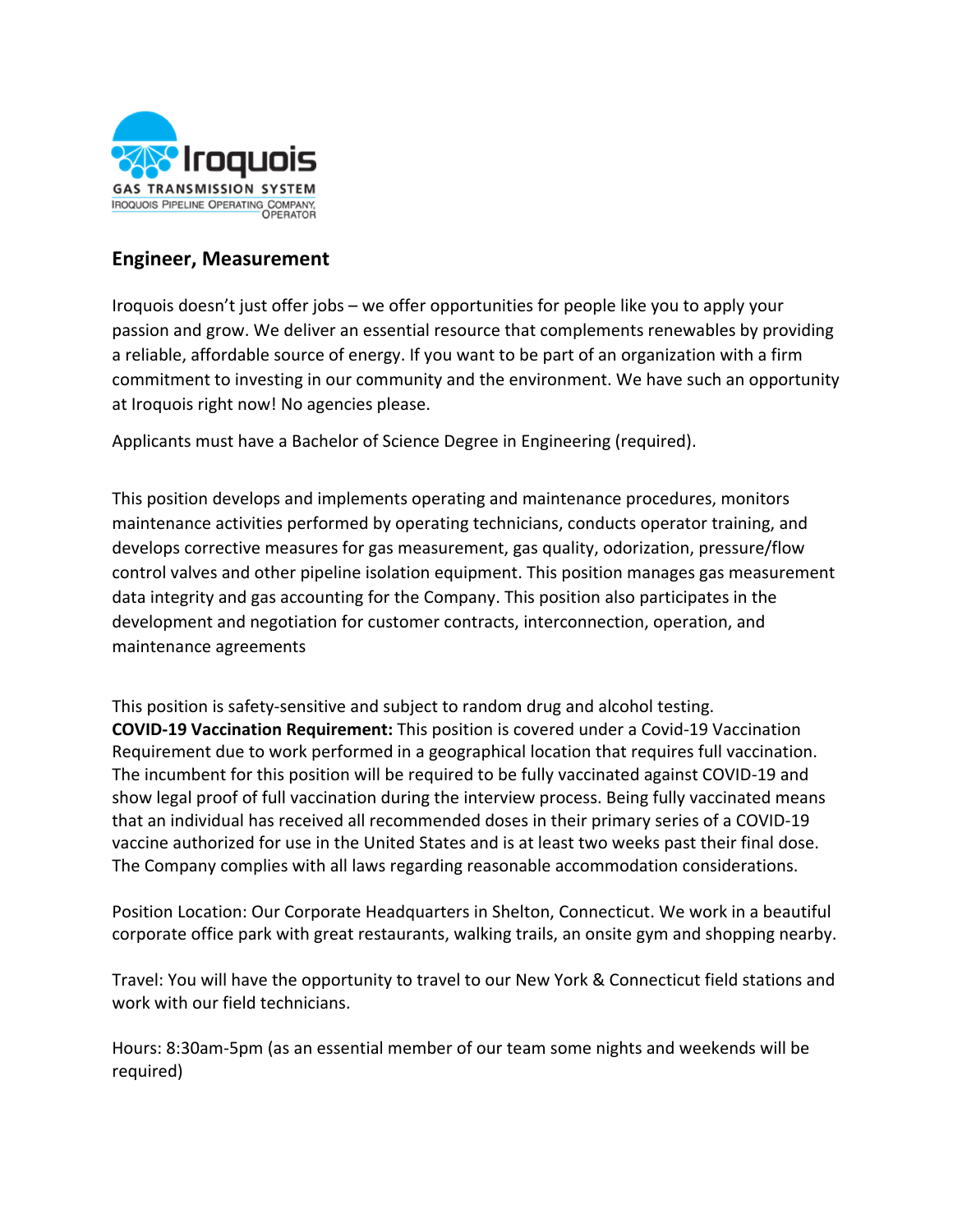## **Knowledge/Skills/Abilities a plus:**

- **Technical knowledge of gas metering devices, pressure regulators & pressure and** temperature transmitters, control valves and automated operators, odorizers, chromatography devices, oxygen, and moisture analyzers.
- Basic operation of SCADA systems, flow computers and remote terminal units (RTU's).
- **Project management techniques including scope definition and control, execution** strategy, cost estimating and control, team organization and management, scheduling and schedule control, procurement of materials and services, contract management, quality control, and progress reporting.
- **Knowledge of government regulations (Operator Qualifications, FERC, Pipeline Safety,** DOT, etc.); environmental, health & safety procedures/ regulations, construction and maintenance practices in related facilities and safe work practices is required.
- Knowledge of industrial standards (AGA, ASME, API, etc.)
- Demonstrated proactive problem-solving skills and ability to prioritize multiple events is required.
- **EXTERG** 1 Legal and administrative requirements for management of contracts for professional services, construction, and materials.
- Clear, concise, and audience sensitive, verbal, and written communications.
- High proficiency in operation of typical desktop applications, Microsoft Project, Adobe Acrobat, Filemaker.
- **Proficiency in industry specific applications, FlowCal, Pipeline, Toolbox.**

## **Experience:**

- B.S. in Mechanical Engineering with specific gas industry experience.
- **More than five (5) years overall of gas transmission and measurement operating &** maintenance experience.
- More than five (5) years of project and construction management.
- **More than five (5) years of design, commissioning and troubleshooting industrial** instrumentation and controls, preferably in the natural gas industry.
- **•** Application of AGA, API, ASME, NEC, NFPA, ASTM and other industry standards.
- **Application and interpretation of DOT and FERC regulations.**

Iroquois provides equal opportunity in employment to qualified individuals regardless of race, color, religion, age, gender, sexual orientation, gender identity or expression, physical or mental disability, marital status, national origin, ancestry, veteran status, predisposing genetic characteristics or any other legally protected class or factor in accordance with applicable state or federal laws The Company complies with all laws regarding reasonable accommodation of